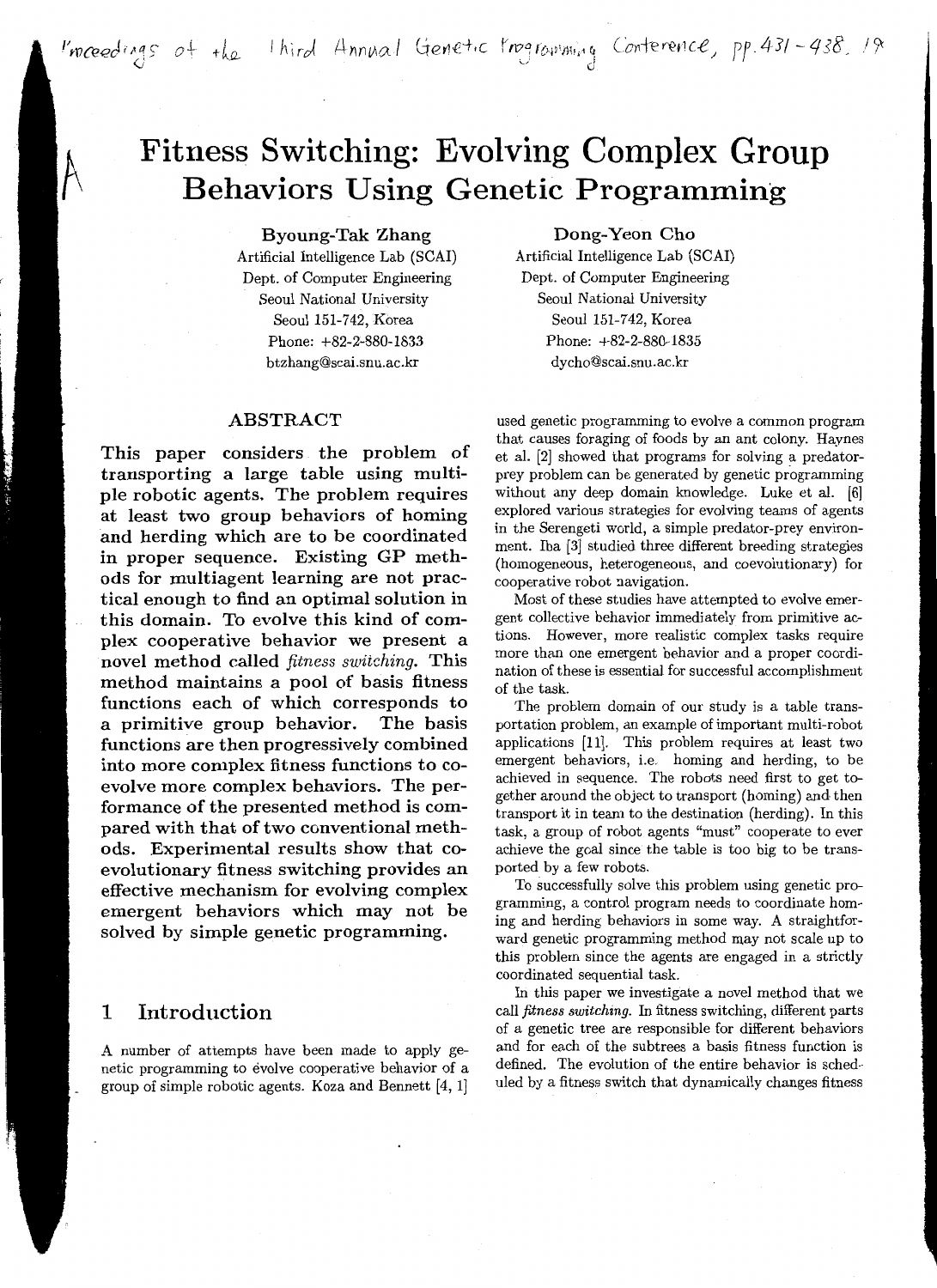types in a pool of fitness functions. The basic idea behind this approach is that fitness functions are a fundamental mechanism that guides the evolutionary process. An advantage of this approach is that it is easy to implement the progressive learning, i.e. learning easier tasks first and then harder tasks, which is a well-proven educational method in pedagogy.

It should be noted that our approach is different from other heterogeneous breeding methods [6, 3] in which different subtrees represent different *agents.* In the fitness switching method, different subtrees represent different *behaviors* of a single agent which need to be coordinated.

The paper is organized as follows. Section 2 describes the task and related work on multiagent learning. Section 3 presents the general framework for fitness switching and its implementation methods for the evolution of complex group behaviors using genetic programming. Section 4 shows experimental results of the presented methods. Section 5 discusses the result and suggests further work.

## **2 The Table Transport Problem**

We consider a simplified version of the transportation problem defined as follows. In an  $n \times n$  grid world, a single table and four robotic agents are placed at random positions, as shown in Figure 1. In addition, a specific location is designated as the destination. The goal of the robots is to transport the table to the destination in group motion. The robots need to move in herd since the table is too heavy and large to be transported by single robots.

Each robot has a repertoire of actions. *It* can *move*  forward in the current direction (N, E, S, W, NE, SE, SW, NW) or remain on the current position. The direction of the movement can be chosen randomly to avoid collision with obstacles or other robots. The robots have a limited visual field of range 1 to each movable direction. A fixed number of obstacles are placed in the grid. The robots can recognize other robots and distinguish them from obstacles.

Each robot  $i$  ( $i = 1,..,N_{robots}$ ) is equipped with a control program  $A_i$ . If  $A_i \neq A_j$  for  $i \neq j$ , then control programs are said to be *private.* In case of *public* control programs, all instances of *Ai* are constrained to be the same A.

The robots activate  $A_i$ 's in parallel to run a team trial. At the beginning of the trial, the robot locations are chosen at random in the arena. They have different positions and orientations. During a trial, the robots are granted a total of *Smax* elementary movements. The robot is allowed to stop in less than *Smax* steps if it reaches the goal. At the end of the trial, each robot  $i$ gets a fitness value which was measured by summing the contributions from various factors. The goal of genetic



Figure 1: The environment for the transportation problem.

programming is to find control programs leading to efficiently transporting the table from the initial position to the goal position.

# **3 Coordination of Behaviors by Fitness Switching**

Fitness switching is a method for evolving complex behaviors with genetic programming. It is based on the incremental learning procedure described as follows (see Figure 2):

- 1. Define primitive actions for the problem domain.
- 2. Define a small number of micro-behaviors,

$$
\mathcal{B} = \{B_1, B_2, \cdots, B_n\} \tag{1}
$$

that constitute the original problem-solving behavior.

3. Define a fitness function for each micro-behavior. This makes the pool of fitness functions

$$
\mathcal{F} = \{f_1, f_2, \cdots, f_n\}.
$$
 (2)

4. Design a sequence of micro-behaviors or their combinations to achieve the target behavior:

$$
S_t = S_{t-1} \cup \{B_t\} \tag{3}
$$

where  $t = 1, \dots, n$  and  $S_0 = \{\}$ . The corresponding sequence of fitness functions are defined as

$$
F_t = F_{t-1} + f_t = \sum_{i=1}^t f_i
$$
 (4)

where  $t = 1, \dots, n$  and  $F_0 = 0$ .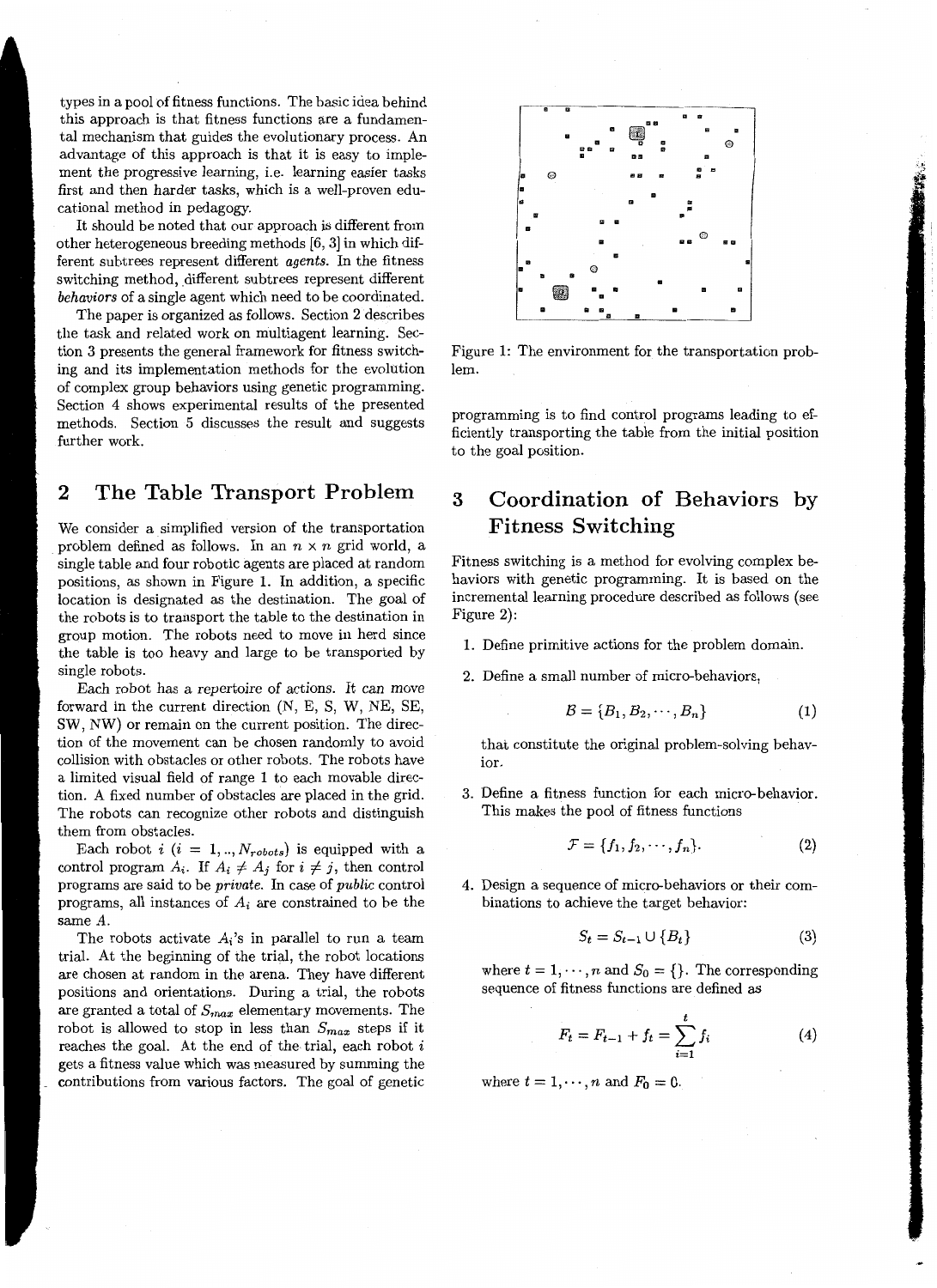

Figure 2: The framework for fitness switching.

- 5. Define the structure of a genetic program as having *s* subtrees immediately under the root node.
- 6. Apply genetic programming to evolve  $S_t$ ,  $t =$  $1, \dots, n$  in sequence. For each  $S_t$ , the fitness function  $F_t$  is used to evolve the first  $t$  subtrees of the entire tree.

The method is called fitness switching since evolution is guided by fitness functions switched from simpler ones to more complex ones.

In the following, we illustrate the fitness switching method applied to the table transportation problem. As described in Section 2, the transportation problem can be considered as a composition of the following cooperative behaviors:

- homing
- herding

Thus the set of micro-behaviors is  $\mathcal{B} = \{B_1, B_2\}$ , where  $B_1 = \text{homing and } B_2 = \text{herding.}$  The set of fitness functions is  $\mathcal{F} = \{f_1, f_2\}$ . Here  $f_1$  is the fitness function for the homing behavior to the table and the  $f_2$  is the herding behavior for transporting the table to the goal.

In the experiments we have used the following fitness functions for  $f_1$  and  $f_2$ :

$$
f_1 = \sum_{r=1}^{4} \{c_1 \max(X_r, Y_r) + c_2 S_r \tag{5}
$$

$$
+ c_3 C_r - c_4 M_r + K
$$
  
\n
$$
f_2 = \sum_{r=1}^4 \{c_1 \max(X_r, Y_r) + c_2 S_r
$$
 (6)  
\n
$$
+ c_3 C_r - c_4 M_r + c_5 A_r + K\}
$$

The definitions of the symbols used in above equations are provided in Table 1. The target position for homing behavior is the initial position of the table while the

| Symbol  | Description                                        |
|---------|----------------------------------------------------|
| $X_{r}$ | $x$ -axis distance between target and robot $r$    |
| $Y_r$   | $y$ -axis distance between target and robot $r$    |
| $S_{r}$ | number of steps moved by robot $r$                 |
| $C_r$   | number of collisions made by robot $r$             |
| $M_r$   | distance betw. starting and final pos. of $r$      |
| $A_r$   | penalty for moving away from other robots          |
| $c_i$   | coefficient for factor <i>i</i> (e.g., $c_1 = 5$ ) |
| K       | positive constant (e.g., $K = 40$ )                |

Table 1: Symbols used for fitness definition.

target position for herding behavior is the destination of the table.

Several implementational variants for fitness switching are possible. One simple choice is *naive evolution*  in which genetic programs are initialized with arbitrary structures which are shared for all the micro-behaviors. In each generation, the fitness of each program is measured as follows.

- 1. Measure the fitness of the *whole* tree by  $f_1$ .
- 2. Measure the fitness of the *whole* tree by  $f_2$ .
- 3. The fitness of the program is defined as  $F = f_1 + f_2$ .

Naive evolution is one extreme on which most existing GP studies are based. This method is very efficient in memory usage since the same tree is shared by multiple behaviors. A disadvantage is that this representation is difficult to coordinate multiple cooperative behaviors.

Another extreme of fitness switching is *sequential evolution.* Here the left subtree is responsible for homing and the right subtree for herding. The left subtrees for homing behavior are evolved by a GP run and then the best program for this run is used to evolve the next GP run for evolving the herding behavior. The process is summarized as follows:

- 1. Run a GP to evolve left *subtrees* for homing behavior by measuring their fitness by  $f_1$ .
- 2. Let  $A_{best}^L$  be the best individual evolved above.
- 3. Run another GP to evolve right *subtrees* for herding behavior by using  $A_{best}^L$  and measuring the fitness of the *whole* tree *A* by  $F = f_1 + f_2$ .

This is another extreme in which the coordination is hard-coded both in representation and in evolutionary process. This approach seems the most practical in solving tasks which can be clearly decomposed into a sequence of independent subtasks. But most of the interesting problems that need emergent computations do not belong to this class of problems.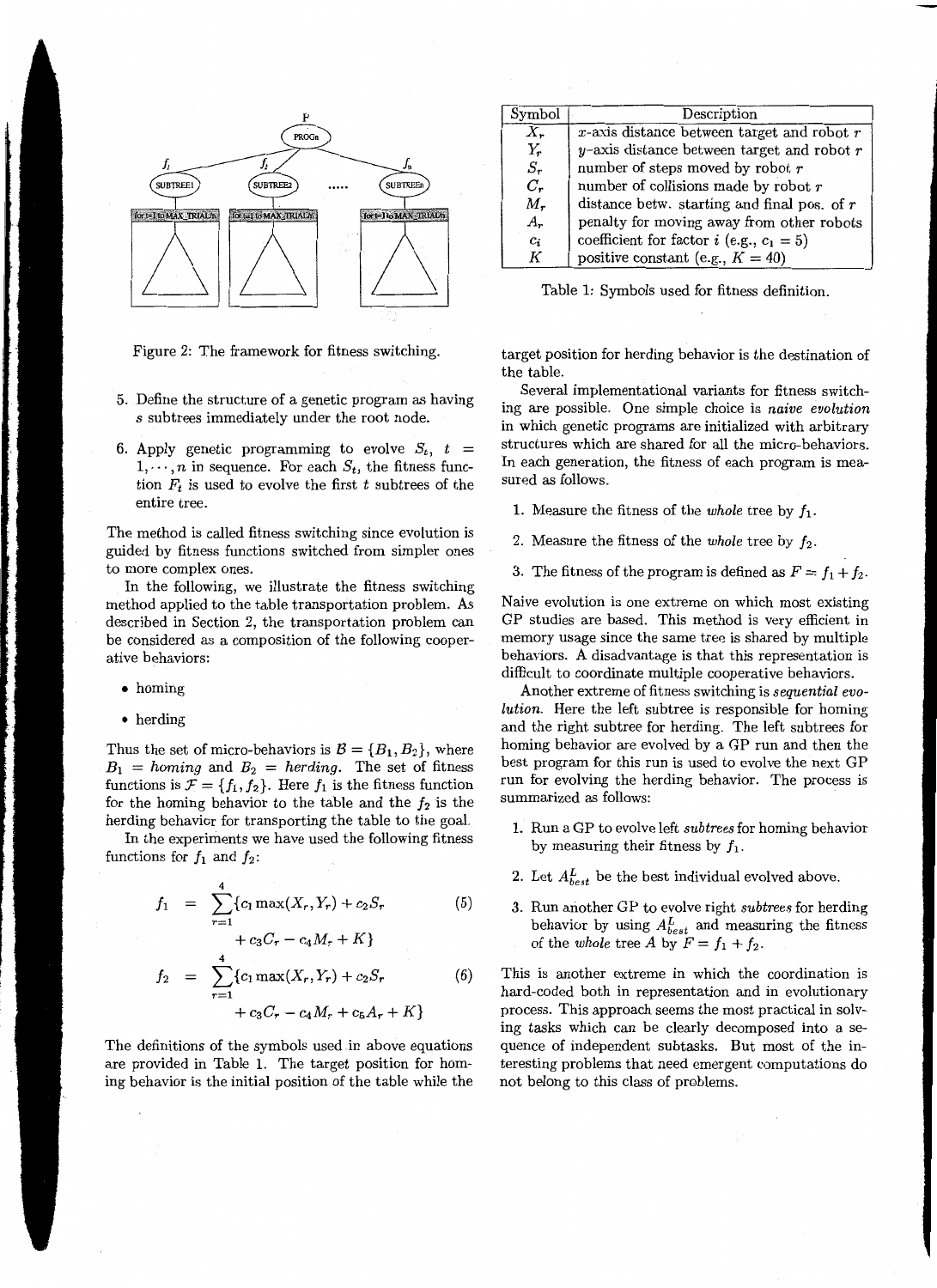For  $g = 1$  to  $G$ For all  $A \in Pop$ //  $A = (A^1, A^2, \dots, A^n)$  $F(A) = 0$ For  $t=1$  to n  $f_t = E$ *xecute* $(A^t)$  $F(A) = F(A) + f_t$  $NewPop = \{\}$ For  $s = 1$  to  $|Pop|/2$ Select P1 and *P2* from *Pop* by *F*   $P1 = Modify(P1)$  $P2 = Modify(P2)$  $NewPop = NewPop \cup \{P1, P2\}$ *Pop= NewPop*   $A_{best} = Best(Pop)$ 

Figure 3: Fitness switching with coevolution.

We choose a third option, fitness switching with *coevolution.* The coevolutionary switching is similar to the sequential evolution in that the subtrees are responsible for different micro-behaviors. The difference lies in the fact that fitness measures are switched within a single generation, which has some similarity to the naive evolution. Fitness of programs is measured at each generation as follows:

1. Measure the fitness of the left *subtree* by  $f_1$ .

2. Measure the fitness of the right *subtree* by  $f_2$ .

3. The fitness of the program is defined as  $F = f_1 + f_2$ .

The advantage of this method is the ability of concurrent evolution of primitive cooperative behaviors and their coordination.

More detailed and general description of this procedure is given in Figure 3. The initial population is created with random individuals. Then, the fitness values of individuals are evaluated as described above. The best 50% of the population are selected as possible parents. Two parents are selected to generate two offspring by means of subtree crossover and node mutation. The operators are applied with their associated probability. This procedure is repeated until offspring of population size are generated. After generating all offspring, the best two of the parents replace two offspring selected at random (elitism). This completes one generation and the process is repeated  $G$  generations.

Based on our previous work [12] a complexity term was used in all experiments to penalize large trees:

$$
F = F + \beta C \tag{7}
$$

where  $C$  is the number of nodes in the tree and  $\beta$  is a smll constant (e.g., 0.0001).

### **4 Experiments and Results**

The objective of a GP run is to find a multi-robot algorithm that, when executed by each robot in a group of 4 robots, causes efficient table transport behavior in group. Table 2 summarizes the experimental setup for genetic programming.

The function set consists of six primitives: IF-OBSTACLE, IF-ROBOT, IF-TABLE, IF-GOAL, PROG2 and PROG3. IF-OBSTACLE and IF-ROBOT check collisions with obstacles and other robots, respectively. IF-TABLE and IF-GOAL are used to detect the table and the goal position. PROG2 (PROG3) evaluates two (three) subtrees in sequence.

The terminal set consists of six primitive actions: FORWARD, AVOID, RANDOM-MOVE, TURN-TABLE, TURN-GOAL and STOP. FORWARD takes one step forward in the current direction. This movement can cause collision. The action of lifting the table is assumed to be included in the move actions. AVOID checks the surrounding region and makes one step in the first direction that avoids the collision. The checking takes place clockwise starting from current direction. RANDOM-MOVE makes a random movement in any direction. This can cause collision. TURN-TABLE and TURN-GOAL make a clockwise turn to the nearest direction of the table and the destination, respectively. STOP makes no step and remains the same position. An example of genetic program is shown in Figure 4.

Each fitness case represents a world of 32 by 32 grid on which there are four robots, 64 obstacles, a table to be transported. A total of 20 training cases are used for evolving the programs. A total of 20 independent worlds are used for evaluating the generalization performance of evolved programs.

All the robots use the same control program. Public control programs are faster to evolve and they show more consistent group behavior. In evaluating the fitness of robots we made a complete run of the program for one robot, before the fitness of another is measured. This is an efficient way of measuring the fitness, but is a bit different from the real situation in which robots are moving at the same time. Sequential execution of the program can approximate parallel execution if a sufficient number of training cases are used.

Figure 5 shows the change in fitness values during a GP run with coevolutionary fitness switching: The fitness of a tree *A* is measured by  $F(A) = f_1(A) + f_2(A)$ ,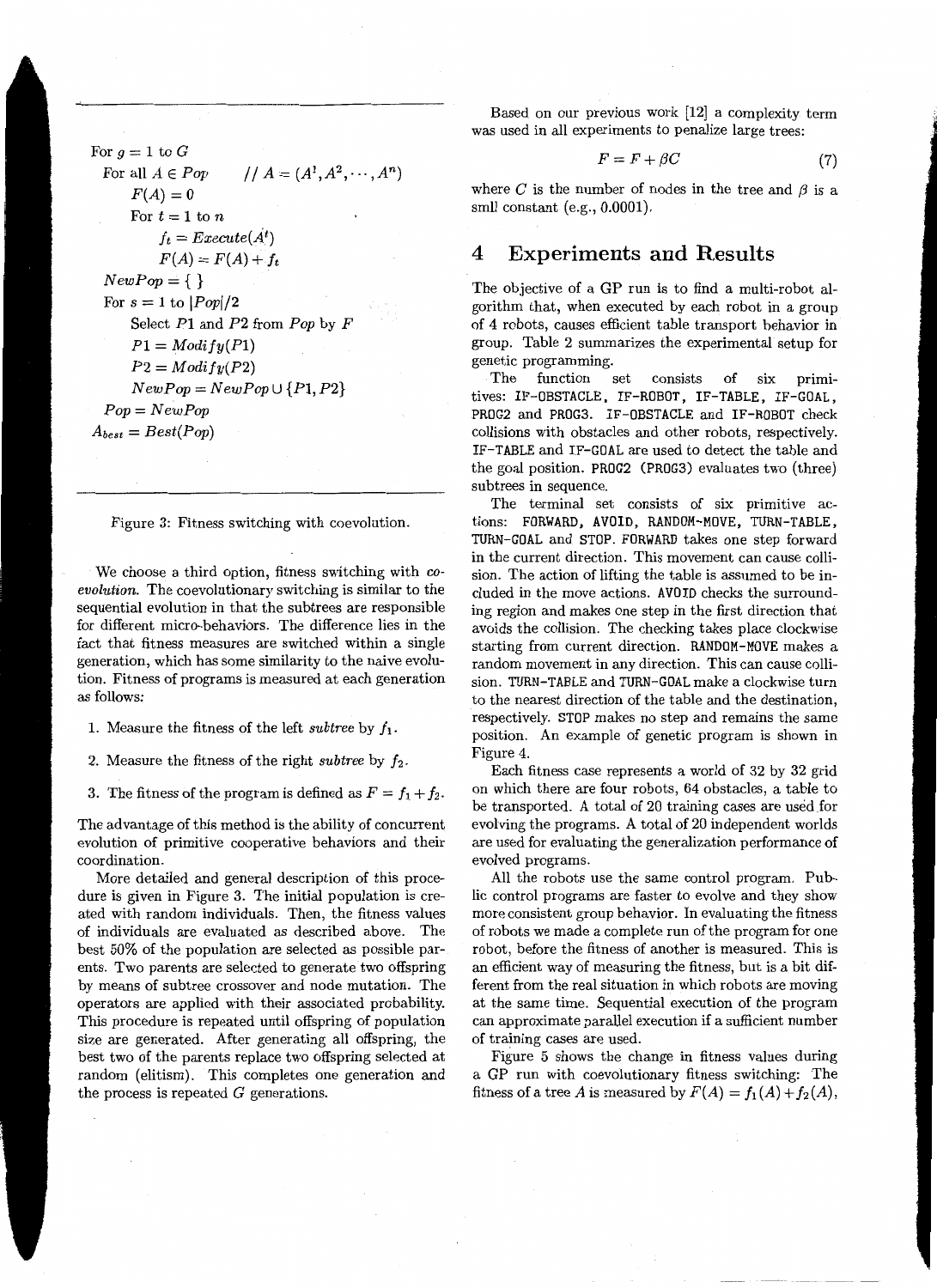| Parameter        | Value                              |  |  |
|------------------|------------------------------------|--|--|
| Terminal set     | FORWARD, AVOID.                    |  |  |
|                  | RANDOM-MOVE, TURN-TABLE            |  |  |
|                  | TURN-GOAL, STOP                    |  |  |
| Function set     | IF-OBSTACLE, IF-ROBOT,             |  |  |
|                  | IF-TABLE, IF-GOAL                  |  |  |
|                  | PROG2, PROG3                       |  |  |
| Fitness cases    | 20 training worlds,                |  |  |
|                  | 20 test worlds                     |  |  |
| Robot world      | $32$ by $32$ grid, $64$ obstacles, |  |  |
|                  | 1 table to transport               |  |  |
| Population size  | 100                                |  |  |
| Max generation   | 200                                |  |  |
| Crossover rate   | 1.0                                |  |  |
| Mutation rate    | 0.1                                |  |  |
| Max tree depth   | 10                                 |  |  |
| Selection scheme | truncation selection with elitism  |  |  |

Table 2: Tableau for the table transportation problem.

where  $f_1(A)$  is the fitness for homing and  $f_2(A)$  is the fitness for herding. A rapid decrease in fitness indicates the fast improvement in cooperative behavior.

We examined the evolution process of cooperative behavior by analyzing the performance of best programs at each generation. Shown in Figure 6 are the performance at generations  $g = 1, 10, 14, 71$ . At  $g = 1$ , a program was evolved that controls the robots toward the table. At generation  $g = 10$ , the robots tend to move toward the goal position but no group behavior is observed. At  $g = 14$ , three of the robots learned the herding behavior but one failed. It took the robots 71 generations to learn perfect homing and herding behaviors to transport the table to the destination.

Figure 7 shows the movement of the robots using the finally evolved program. Shown are snapshots at time steps  $s = 1, 20, 38, 70$ , which respectively correspond to the initial position, reaching the table (homing), moving in herd to the goal (herding), reaching the goal (transporting).

The genetic programming with coevolutionary fitness switching was able to learn to solve the transportation problem for more than one environments. Figure 8 shows the behavior of the robots to the training environments. Shown are four cases out of 20 training cases in total.

The generality of the evolved programs was verified by running them on test environments. Figure 9 shows the behaviors of the robots to the test cases. Shown are also four cases out of 20 test cases in total. Comparison of Figures 8 and 9 suggest effectiveness of fitness switching with coevolution as a method for evolving composite cooperative behaviors.

The performance of genetic programs can also be



Figure 4: A genetic program for solving the table transportation problem.



Figure 5: Evolution of fitness values during a GP run: (solid line) best fitness, (dotted line) average fitness.

measured by the number of hits: the number of times the goal was reached. Figure 10 shows the change in the number of hits during the run.

More generally, the hit ratio can be used as a measure of success in evolving cooperative behavior:

$$
H = \frac{(\# \text{ fitness cases with success})}{(\text{total number of fitness cases})}
$$
(8)

*H* can be divided into *Htrain* and *Htest. Htrain* is the hit ratio for training cases and *Htest* is the hit ratio for test cases.

Table 3 compares the hit ratio for the three fitness switching methods described in the previous section. It is worth mentioning that the naive approach failed to solve this problem. As expected the fitness switching with sequential evolution, the most engineered version, was the best in hit ratio for training. The coevolutionary switching method was competitive to the sequential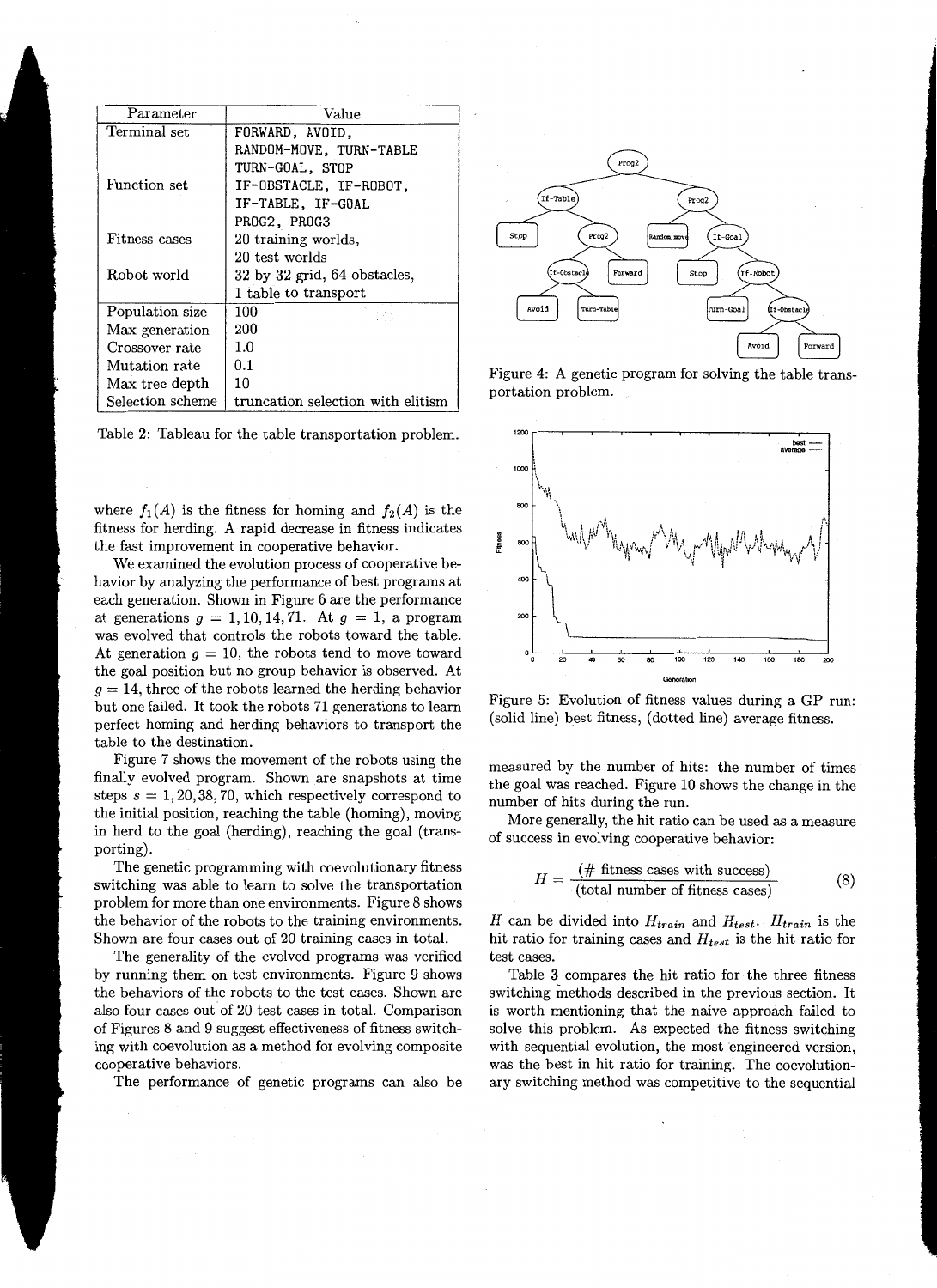*Zhang and Cho* :





Behavior of robots controlled by the best produring a run. Shown are the trajectories for gentions  $g = 1, 10, 14, 71$ .



Figure 8: Trajectory of robots running the evolved program in the training cases.



Snapshots of. robot positions controlled by an program at time step  $s = 1, 20, 38, 70$ .



Figure 9: Trajectory of robots running the evolved program in the test cases.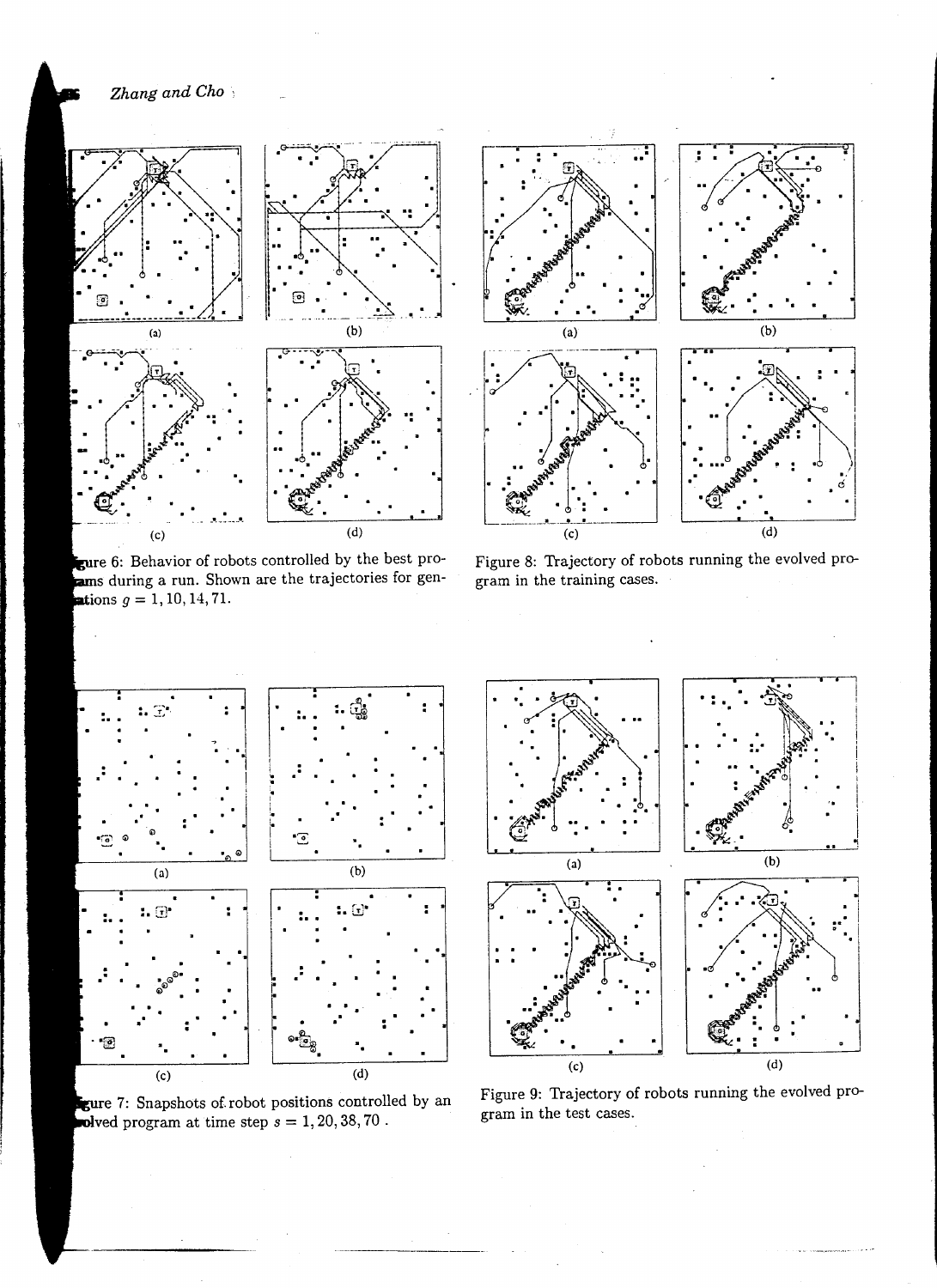

Figure 10: Number of hits vs. generation.



Figure 11: Average number of steps vs. generation.

switching in hit ratio training. The winner in generalization performance was the coevolutionary fitness switching.

The number of steps for the robot team to move is another important measure of performance for cooperative behavior. Thus it is useful to define the average number of steps,  $S$ , for a group of robots:

$$
S = \frac{1}{N_{cases}} \sum_{c=1}^{N_{cases}} (# steps for fitness case c)
$$
 (9)

where *Ncases* is the number of fitness cases. In case that the trial failed to reach the goal, the number of steps for the fitness case was counted as the maximum number of steps 'allowed for each trial. This performance can be separately evaluated by *Strain* and *Stest· Strain* is the average number of steps moved to achieve the goal for the training cases. *Stest* is the average step taken to reach the goal for the test cases.

Figure 11 shows the evolution of the average number of steps made by four robots for 20 different train-

| Method      | Hit Ratio       |             |  |
|-------------|-----------------|-------------|--|
|             | Training $(20)$ | Test $(20)$ |  |
| Naive       | 0.00(0)         | 0.00(0)     |  |
| Sequential  | 0.95(19)        | 0.70(14)    |  |
| Coevolution | 0.80(16)        | 0.85(17)    |  |

Table 3: Hit ratio in comparison: The values are derived from 20 fitness cases for training and test, respectively.

| $\operatorname*{Method}% \left( \mathcal{M}_{0},\mathcal{M}_{1}\right) \equiv\operatorname*{Mod}% \left( \mathcal{M}_{0},\mathcal{M}_{1}\right) \equiv\operatorname*{Mod}\left( \mathcal{M}_{0},\mathcal{M}_{0}\right) \equiv\operatorname*{Mod}% \left( \mathcal{M}_{0},\mathcal{M}_{1}\right) \equiv\operatorname*{Mod}% \left( \mathcal{M}_{0},\mathcal{M}_{1}\right) \equiv\operatorname*{Mod}\left( \mathcal{M}_{0},\mathcal{M}_{1}\right) \equiv\operatorname*{Mod}% \left( \mathcal{M}_{0},\mathcal{M}_{1}\right) \equiv\operatorname*{Mod}\left( \mathcal$ | #Nodes | Average Number of Steps |             |  |
|--------------------------------------------------------------------------------------------------------------------------------------------------------------------------------------------------------------------------------------------------------------------------------------------------------------------------------------------------------------------------------------------------------------------------------------------------------------------------------------------------------------------------------------------------------------------|--------|-------------------------|-------------|--|
|                                                                                                                                                                                                                                                                                                                                                                                                                                                                                                                                                                    |        | Training                | <b>Test</b> |  |
| Naive                                                                                                                                                                                                                                                                                                                                                                                                                                                                                                                                                              | 59     | 433.8                   | 370.7       |  |
| Sequential                                                                                                                                                                                                                                                                                                                                                                                                                                                                                                                                                         | 67     | 1003.2                  | 620.5       |  |
| Coevolution                                                                                                                                                                                                                                                                                                                                                                                                                                                                                                                                                        | 33     | 845.7                   | 744.5       |  |

Table 4: Average number of steps in comparison: Each figure in the rightmost two columns is the number of steps taken by a group of four robots for table transportation, averaged over all training cases and test cases, respectively.

ing environments. Shown are the best-of-generation and population-average values. Table 4 compares the performance of three different methods for fitness switching. The values given are the average number of steps made by a group of four robots for 20 different environments for training and test, respectively. The table also shows the size of programs evolved by each method. The program evolved by coevolutionary fitness switching was the most sparse (33 nodes), which are about half the size evolved by the other methods.

### **5 Conclusions**

We presented a novel method for evolving composite cooperative behaviors of multiple robotic agents. The fitness switching method was based on the observation that, while GP is able to evolve emergent behaviors, the evolution can be more efficient if the program structure and sometimes the evolution strategy is constrained to match the problem structure.

A coevolutionary method was described that is guided by a pool of fitness functions which are defined to reflect to some extent the problem structure without too much need for domain knowledge. The method of coevolutionary fitness switching was suggested as a particular realization of this concept.

Using the table transportation problem we have experimentally shown that coevolution with fitness switching can solve a class of tasks which can not be efficiently solved by naive genetic programming. Experi-